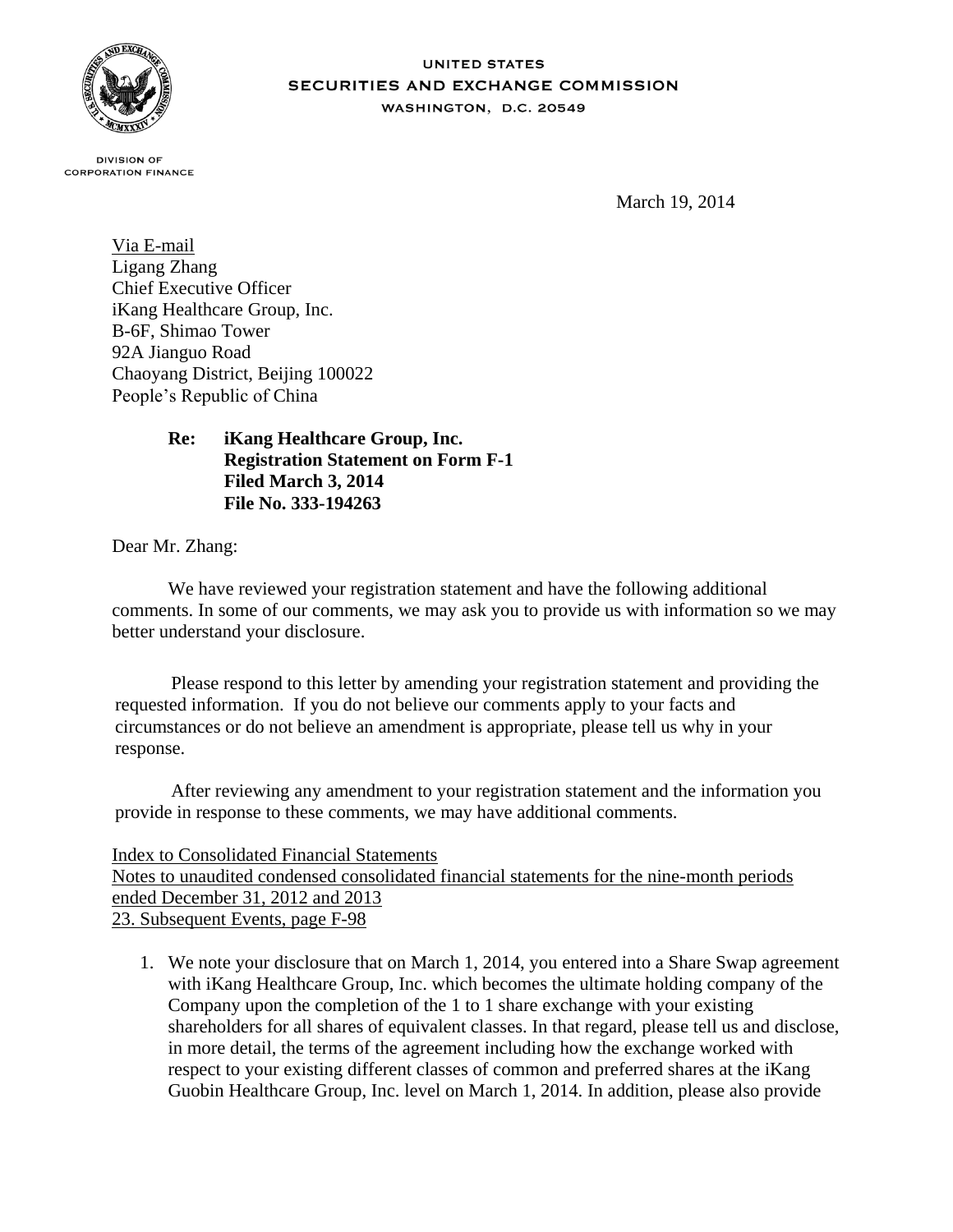Ligang Zhang iKang Healthcare Group, Inc. March 19, 2014 Page 2

> similar disclosure in the Capitalization and MD&A sections, on pages 65 and 76, respectively.

## Exhibit 99.2 – Form of PRC Legal Opinion

2. As we indicated in comment 27 from our letter dated January 2, 2014, this exhibit must specifically include King & Wood Mallesons Lawyers' consent to each use of its name in the registration statement. The consent should identify each instance of use of counsel's name to which it is consenting. Please revise accordingly.

We urge all persons who are responsible for the accuracy and adequacy of the disclosure in the filing to be certain that the filing includes the information the Securities Act of 1933 and all applicable Securities Act rules require. Since the company and its management are in possession of all facts relating to a company's disclosure, they are responsible for the accuracy and adequacy of the disclosures they have made.

Notwithstanding our comments, in the event you request acceleration of the effective date of the pending registration statement please provide a written statement from the company acknowledging that:

- should the Commission or the staff, acting pursuant to delegated authority, declare the filing effective, it does not foreclose the Commission from taking any action with respect to the filing;
- the action of the Commission or the staff, acting pursuant to delegated authority, in declaring the filing effective, does not relieve the company from its full responsibility for the adequacy and accuracy of the disclosure in the filing; and
- the company may not assert staff comments and the declaration of effectiveness as a defense in any proceeding initiated by the Commission or any person under the federal securities laws of the United States.

Please refer to Rules 460 and 461 regarding requests for acceleration. We will consider a written request for acceleration of the effective date of the registration statement as confirmation of the fact that those requesting acceleration are aware of their respective responsibilities under the Securities Act of 1933 and the Securities Exchange Act of 1934 as they relate to the proposed public offering of the securities specified in the above registration statement. Please allow adequate time for us to review any amendment prior to the requested effective date of the registration statement.